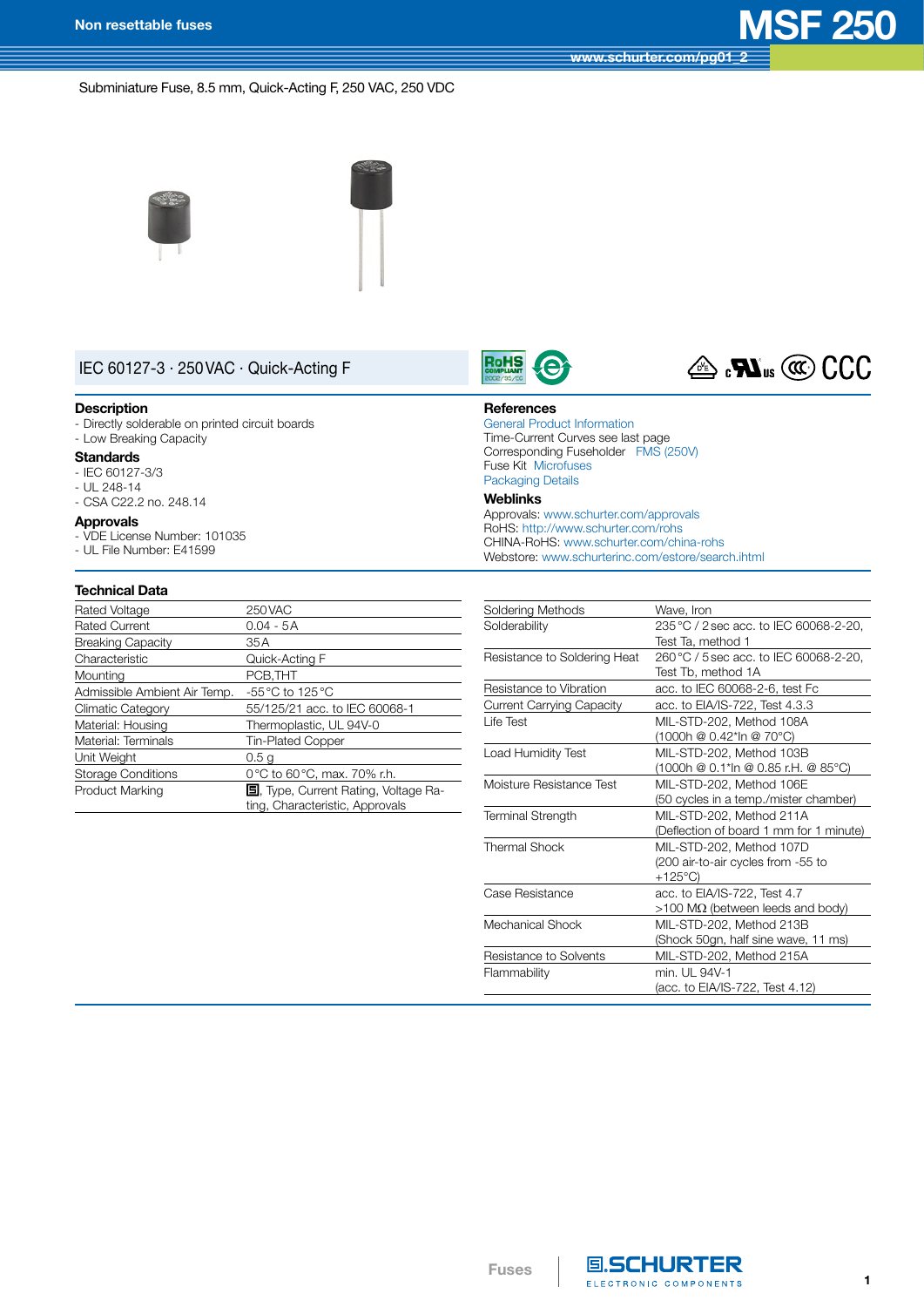**Dimensions** Length  $\leftarrow$  8.5 mm





Drilling Diagram

## **Pre-Arcing Time**

| <b>Rated Current In</b> |          | 1.5 x ln min. $2.1 \times$ ln max. $2.75 \times$ ln min. |       | 2.75x<br>In max. | $4.0 \times \ln$ min. | $4.0 x \ln \text{max}$ . | 10.0x<br>In max. |
|-------------------------|----------|----------------------------------------------------------|-------|------------------|-----------------------|--------------------------|------------------|
| $0.04A - 5A$            | $60$ min | 30 min                                                   | 10 ms | 3 s              | 3 ms                  | $300$ ms                 | 20 <sub>ms</sub> |

#### **Variants** [Webstore](http://www.schurterinc.com/estore/search.ihtml)

.

S = Short Terminals

L = Long Terminals

T = Taped and Reeled

| Rated Cur-<br>rent [A]  | <b>Rated Vol-</b><br>tage [VAC] | <b>Breaking</b><br>Capacity | <b>Voltage Drop</b><br>1.0 In max.<br>[mV] | <b>Voltage Drop</b><br>1.0 In typ.<br>[mV] | <b>Power Dissi-</b><br>pation 1.5 l.<br>max. [mW] | Melting <sup>2</sup> t<br>10.0 Intyp.<br>[A <sup>2</sup> s] | OE                     | CCC<br>$\mathbf{M}$ us (CCC·) | S L       | $\mathbf{T}$ | <b>Order Number</b> |
|-------------------------|---------------------------------|-----------------------------|--------------------------------------------|--------------------------------------------|---------------------------------------------------|-------------------------------------------------------------|------------------------|-------------------------------|-----------|--------------|---------------------|
| 0.04                    | 250                             | 1)                          | $\overline{\phantom{a}}$                   | 400                                        | $\overline{\phantom{a}}$                          | 0.00016                                                     | $\bullet$              |                               | $\bullet$ |              | 0034.6000           |
| 0.05                    | 250                             | 1)                          | 850                                        | 460                                        | 110                                               | 0.0004                                                      | $\bullet$<br>$\bullet$ | $\bullet$                     | $\bullet$ |              | 0034.6001           |
| 0.063                   | 250                             | 1)                          | 750                                        | 330                                        | 120                                               | 0.001                                                       | $\bullet$<br>$\bullet$ | $\bullet$                     | $\bullet$ |              | 0034.6002           |
| 0.08                    | 250                             | 1)                          | 650                                        | 280                                        | 140                                               | 0.001                                                       | 0                      |                               | $\bullet$ |              | 0034.6003           |
| 0.1                     | 250                             | 1)                          | 600                                        | 300                                        | 160                                               | 0.002                                                       | $\bullet$              | $\bullet$                     | $\bullet$ |              | 0034.6004           |
| 0.125                   | 250                             | 1)                          | 550                                        | 210                                        | 180                                               | 0.006                                                       | $\bullet$<br>٠         | $\bullet$                     | $\bullet$ |              | 0034.6005           |
| 0.16                    | 250                             | 1)                          | 500                                        | 460                                        | 210                                               | 0.014                                                       | $\bullet$<br>$\bullet$ | $\bullet$                     | $\bullet$ |              | 0034.6006           |
| 0.2                     | 250                             | 1)                          | 480                                        | 470                                        | 250                                               | 0.024                                                       | $\bullet$<br>$\bullet$ | $\bullet$                     | $\bullet$ |              | 0034.6007           |
| 0.25                    | 250                             | 1)                          | 440                                        | 360                                        | 290                                               | 0.058                                                       | $\bullet$<br>$\bullet$ | $\bullet$                     | $\bullet$ |              | 0034.6008           |
| 0.315                   | 250                             | 1)                          | 400                                        | 345                                        | 330                                               | 0.104                                                       | $\bullet$<br>$\bullet$ |                               | $\bullet$ |              | 0034.6009           |
| 0.4                     | 250                             | 1)                          | 370                                        | 80                                         | 390                                               | 0.044                                                       | $\bullet$              | $\bullet$                     | $\bullet$ |              | 0034.6010           |
| 0.5                     | 250                             | 1)                          | 350                                        | 75                                         | 460                                               | 0.09                                                        | $\bullet$<br>٠         | $\bullet$                     | $\bullet$ |              | 0034.6011           |
| 0.63                    | 250                             | 1)                          | 320                                        | 70                                         | 530                                               | 0.15                                                        | $\bullet$<br>$\bullet$ | $\bullet$                     | $\bullet$ |              | 0034.6012           |
| 0.8                     | 250                             | 1)                          | 300                                        | 70                                         | 630                                               | 0.22                                                        | $\bullet$<br>0         | $\bullet$                     | $\bullet$ |              | 0034.6013           |
| $\mathbf{1}$            | 250                             | 1)                          | 280                                        | 70                                         | 740                                               | 0.33                                                        | $\bullet$<br>$\bullet$ | $\bullet$                     | $\bullet$ |              | 0034.6014           |
| 1.25                    | 250                             | 1)                          | 280                                        | 65                                         | 920                                               | 0.68                                                        | $\bullet$<br>٠         |                               | $\bullet$ |              | 0034.6015           |
| $1.6\,$                 | 250                             | 1)                          | 250                                        | 70                                         | 1000                                              | 0.94                                                        | $\bullet$<br>$\bullet$ | $\bullet$                     | $\bullet$ |              | 0034.6016           |
| $\overline{\mathbf{c}}$ | 250                             | 1)                          | 240                                        | 70                                         | 1360                                              | 1.3                                                         | $\bullet$<br>٠         | $\bullet$                     | $\bullet$ |              | 0034.6017           |
| 2.5                     | 250                             | 1)                          | 200                                        | 65                                         | 1310                                              | 1.9                                                         | $\bullet$<br>$\bullet$ | $\bullet$                     | $\bullet$ |              | 0034.6018           |
| 3.15                    | 250                             | 1)                          | 180                                        | 65                                         | 1490                                              | 5.4                                                         | $\bullet$              | $\bullet$                     | $\bullet$ |              | 0034.6019           |
| $\sqrt{4}$              | 250                             | 2)                          | 160                                        | 60                                         | 1680                                              | 7.9                                                         | $\bullet$              |                               |           |              | 0034.6020           |
| 5                       | 250                             | 2)                          | 150                                        | 60                                         | 1970                                              | 11.2                                                        | $\bullet$              |                               |           |              | 0034.6021           |
| 0.04                    | 250                             | 1)                          | $\Box$                                     | 400                                        | $\Box$                                            | 0.00016                                                     | $\bullet$              | $\bullet$                     |           | $\bullet$    | 0034.6030           |
| 0.05                    | 250                             | 1)                          | 850                                        | 460                                        | 110                                               | 0.0004                                                      | $\bullet$<br>٠         | $\bullet$                     |           | $\bullet$    | 0034.6031           |
| 0.063                   | 250                             | 1)                          | 750                                        | 330                                        | 120                                               | 0.001                                                       | $\bullet$<br>$\bullet$ | $\bullet$                     |           | $\bullet$    | 0034.6032           |
| 0.08                    | 250                             | 1)                          | 650                                        | 280                                        | 140                                               | 0.001                                                       | $\bullet$<br>$\bullet$ |                               |           | $\bullet$    | 0034.6033           |
| 0.1                     | 250                             | 1)                          | 600                                        | 300                                        | 160                                               | 0.002                                                       | $\bullet$              | $\bullet$                     |           | $\bullet$    | 0034.6034           |
| 0.125                   | 250                             | 1)                          | 550                                        | 210                                        | 180                                               | 0.006                                                       | $\bullet$<br>٠         | $\bullet$                     |           | $\bullet$    | 0034.6035           |
| 0.16                    | 250                             | 1)                          | 500                                        | 460                                        | 210                                               | 0.014                                                       | $\bullet$<br>$\bullet$ | $\bullet$                     |           | $\bullet$    | 0034.6036           |
| 0.2                     | 250                             | 1)                          | 480                                        | 470                                        | 250                                               | 0.024                                                       |                        |                               |           | $\bullet$    | 0034.6037           |

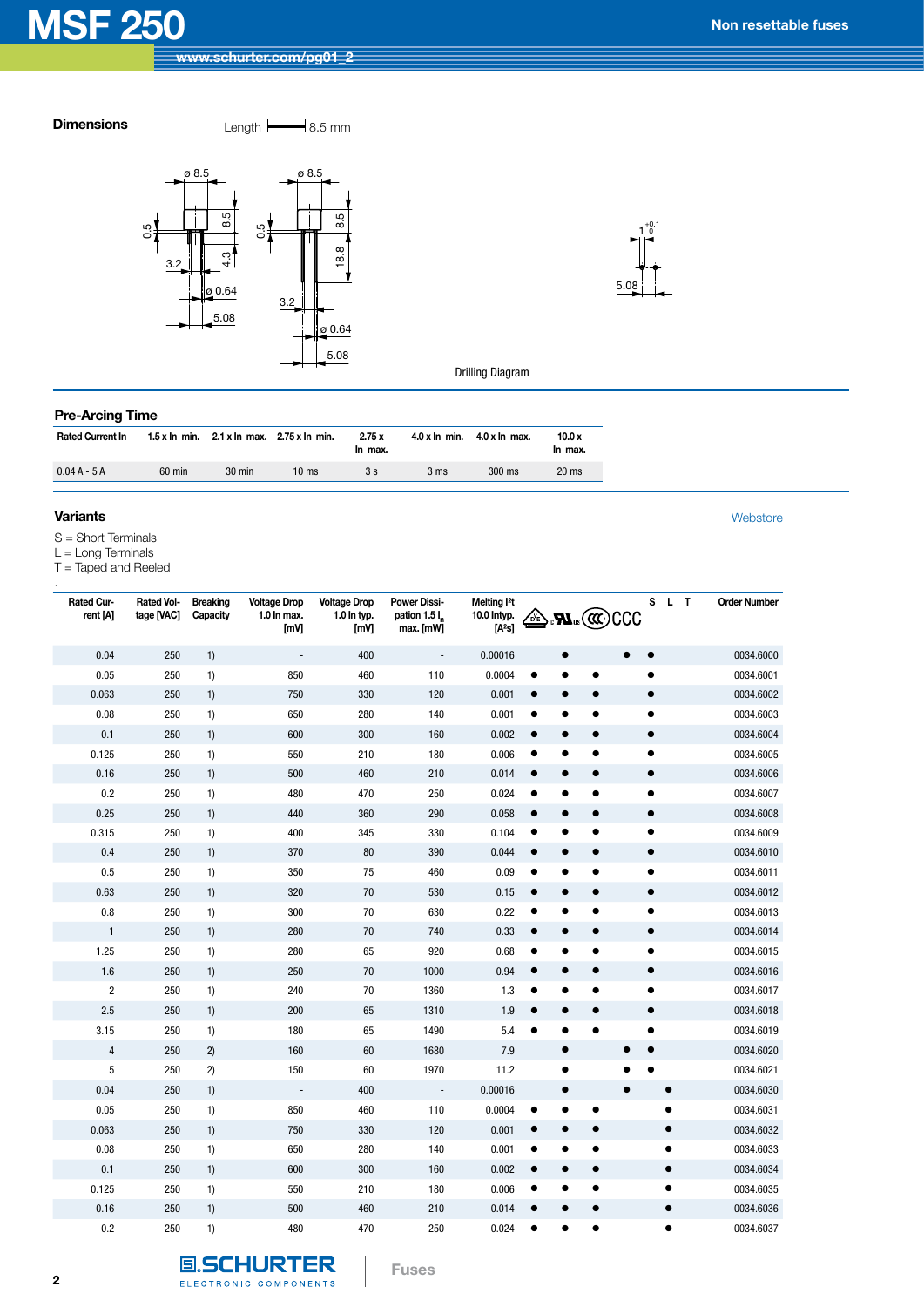| <b>Rated Cur-</b><br>rent [A]                                    | Rated Vol-<br>tage [VAC] | <b>Breaking</b><br>Capacity | <b>Voltage Drop</b><br>1.0 ln max.<br>[mV] | <b>Voltage Drop</b><br>1.0 In typ.<br>[mV] | <b>Power Dissi-</b><br>pation 1.5 l <sub>n</sub><br>max. [mW] | Melting <sup>2</sup> t<br>10.0 Intyp.<br>[A <sup>2</sup> s] | OE        |           | $\cdot$ s $C$ C $C$ C $\cdot$ | s         | L T | <b>Order Number</b> |
|------------------------------------------------------------------|--------------------------|-----------------------------|--------------------------------------------|--------------------------------------------|---------------------------------------------------------------|-------------------------------------------------------------|-----------|-----------|-------------------------------|-----------|-----|---------------------|
| 0.25                                                             | 250                      | 1)                          | 440                                        | 360                                        | 290                                                           | 0.058                                                       |           |           |                               | $\bullet$ |     | 0034.6038           |
| 0.315                                                            | 250                      | 1)                          | 400                                        | 345                                        | 330                                                           | 0.104                                                       | c         |           | $\bullet$                     | $\bullet$ |     | 0034.6039           |
| 0.4                                                              | 250                      | 1)                          | 370                                        | 80                                         | 390                                                           | 0.044                                                       | $\bullet$ | $\bullet$ | $\bullet$                     | $\bullet$ |     | 0034.6040           |
| 0.5                                                              | 250                      | 1)                          | 350                                        | 75                                         | 460                                                           | 0.09                                                        | $\bullet$ | $\bullet$ | $\bullet$                     | $\bullet$ |     | 0034.6041           |
| 0.63                                                             | 250                      | 1)                          | 320                                        | 70                                         | 530                                                           | 0.15                                                        | $\bullet$ | $\bullet$ | $\bullet$                     | $\bullet$ |     | 0034.6042           |
| $0.8\,$                                                          | 250                      | 1)                          | 300                                        | 70                                         | 630                                                           | 0.22                                                        | $\bullet$ | $\bullet$ | $\bullet$                     | ٠         |     | 0034.6043           |
| $\mathbf{1}$                                                     | 250                      | 1)                          | 280                                        | 70                                         | 740                                                           | 0.33                                                        | $\bullet$ | $\bullet$ | $\bullet$                     | $\bullet$ |     | 0034.6044           |
| 1.25                                                             | 250                      | 1)                          | 280                                        | 65                                         | 920                                                           | 0.68                                                        | $\bullet$ | $\bullet$ | $\bullet$                     | $\bullet$ |     | 0034.6045           |
| 1.6                                                              | 250                      | 1)                          | 250                                        | 70                                         | 1000                                                          | 0.94                                                        | $\bullet$ |           | $\bullet$                     | $\bullet$ |     | 0034.6046           |
| $\overline{\mathbf{c}}$                                          | 250                      | 1)                          | 240                                        | 70                                         | 1360                                                          | 1.3                                                         |           |           | $\bullet$                     | $\bullet$ |     | 0034.6047           |
| 2.5                                                              | 250                      | 1)                          | 200                                        | 65                                         | 1310                                                          | 1.9                                                         | $\bullet$ |           | $\bullet$                     | $\bullet$ |     | 0034.6048           |
| 3.15                                                             | 250                      | 1)                          | 180                                        | 65                                         | 1490                                                          | 5.4                                                         | $\bullet$ | $\bullet$ | $\bullet$                     | $\bullet$ |     | 0034.6049           |
| $\overline{\mathbf{4}}$                                          | 250                      | 2)                          | 160                                        | 60                                         | 1680                                                          | $7.9$                                                       |           | $\bullet$ | $\bullet$                     | $\bullet$ |     | 0034.6050           |
| 5                                                                | 250                      | 2)                          | 150                                        | 60                                         | 1970                                                          | 11.2                                                        |           | $\bullet$ | $\bullet$                     | $\bullet$ |     | 0034.6051           |
| $0.04\,$                                                         | 250                      | 1)                          | $\overline{\phantom{a}}$                   | 400                                        | $\overline{\phantom{a}}$                                      | 0.00016                                                     |           | $\bullet$ | $\bullet$                     |           |     | 0034.6060           |
| 0.05                                                             | 250                      | 1)                          | 850                                        | 460                                        | 110                                                           | 0.0004                                                      |           |           | $\bullet$                     |           |     | 0034.6061           |
| 0.063                                                            | 250                      | 1)                          | 750                                        | 330                                        | 120                                                           | 0.001                                                       | 0         |           |                               |           |     | 0034.6062           |
| 0.08                                                             | 250                      | 1)                          | 650                                        | 280                                        | 140                                                           | 0.001                                                       |           |           | ٠                             |           |     | 0034.6063           |
| 0.1                                                              | 250                      | 1)                          | 600                                        | 300                                        | 160                                                           | 0.002                                                       | $\bullet$ |           | $\bullet$                     |           |     | 0034.6064           |
| 0.125                                                            | 250                      | 1)                          | 550                                        | 210                                        | 180                                                           | 0.006                                                       | $\bullet$ | $\bullet$ | $\bullet$                     |           |     | 0034.6065           |
| 0.16                                                             | 250                      | 1)                          | 500                                        | 460                                        | 210                                                           | 0.014                                                       | $\bullet$ | $\bullet$ | $\bullet$                     |           |     | 0034.6066           |
| 0.2                                                              | 250                      | 1)                          | 480                                        | 470                                        | 250                                                           | 0.024                                                       | $\bullet$ | $\bullet$ | $\bullet$                     |           |     | 0034.6067           |
| 0.25                                                             | 250                      | 1)                          | 440                                        | 360                                        | 290                                                           | 0.058                                                       | $\bullet$ | $\bullet$ | $\bullet$                     |           |     | 0034.6068           |
| 0.315                                                            | 250                      | 1)                          | 400                                        | 345                                        | 330                                                           | 0.104                                                       |           | $\bullet$ | $\bullet$                     |           |     | 0034.6069           |
| 0.4                                                              | 250                      | 1)                          | 370                                        | 80                                         | 390                                                           | 0.044                                                       |           |           | $\bullet$                     |           |     | 0034.6070           |
| 0.5                                                              | 250                      | 1)                          | 350                                        | 75                                         | 460                                                           | 0.09                                                        |           |           | ٠                             |           |     | 0034.6071           |
| 0.63                                                             | 250                      | 1)                          | 320                                        | 70                                         | 530                                                           | 0.15                                                        | $\bullet$ | $\bullet$ | $\bullet$                     |           |     | 0034.6072           |
| 0.8                                                              | 250                      | 1)                          | 300                                        | 70                                         | 630                                                           | 0.22                                                        | $\bullet$ | $\bullet$ | $\bullet$                     |           |     | 0034.6073           |
| 1                                                                | 250                      | 1)                          | 280                                        | 70                                         | 740                                                           | 0.33                                                        | $\bullet$ | $\bullet$ | $\bullet$                     |           |     | 0034.6074           |
| 1.25                                                             | 250                      | 1)                          | 280                                        | 65                                         | 920                                                           | 0.68                                                        |           | e         | $\bullet$                     |           |     | 0034.6075           |
| 1.6                                                              | 250                      | 1)                          | 250                                        | 70                                         | 1000                                                          | 0.94                                                        |           |           |                               |           |     | 0034.6076           |
| $\overline{\mathbf{c}}$                                          | 250                      | 1)                          | 240                                        | 70                                         | 1360                                                          | 1.3                                                         | $\bullet$ |           | $\bullet$                     |           |     | 0034.6077           |
| 2.5                                                              | 250                      | 1)                          | 200                                        | 65                                         | 1310                                                          | 1.9                                                         |           |           |                               |           |     | 0034.6078           |
| 3.15                                                             | 250                      | 1)                          | 180                                        | 65                                         | 1490                                                          | 5.4                                                         |           |           |                               |           |     | 0034.6079           |
| 4                                                                | 250                      | 2)                          | 160                                        | 60                                         | 1680                                                          | 7.9                                                         |           |           | $\bullet$                     |           |     | 0034.6080           |
| 5                                                                | 250                      | 2)                          | 150                                        | 60                                         | 1970                                                          | 11.2                                                        |           | $\bullet$ | $\bullet$                     |           |     | 0034.6081           |
| 1) 35 A @ 250 VAC<br>2) 10 In @ 250 VAC<br><b>Packaging Unit</b> |                          |                             | $S + L =$ Plastic Bag (100 pcs.)           |                                            |                                                               |                                                             |           |           |                               |           |     |                     |

 $T =$  Taped 36 cm Reel (750 pcs.)



**Fuses**